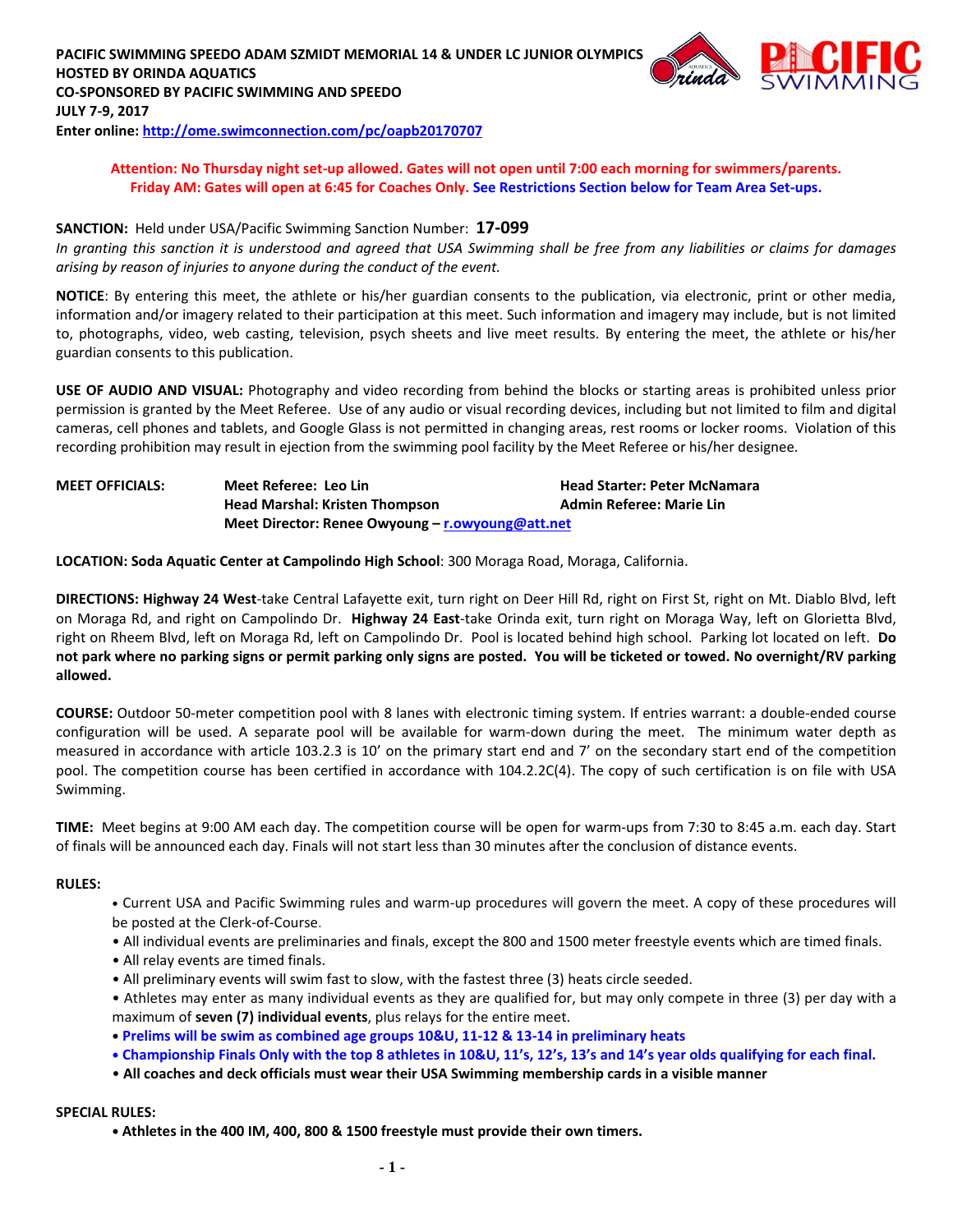**• Athletes in the 800 & 1500 freestyle must provide their own lap counters.**

**• The 800 & 1500 freestyles will swim fastest to slowest alternating girls and boys. Girls and boys heats may be combined.**

**•** Check in for the 800 Free and 1500 freestyle will close at 11:00 AM on each day the event is swum. Athletes may check in early on the designated 800/1500 check in sheets at the check-in desk.

• At the discretion of the Meet Referee, any distance race may swim two athletes per lane, starting at opposite ends of the pool with each athlete swimming the entire race on their respective side of the lane.

• **RELAYS:** All relays are timed finals. Entries must be received by the entry deadline. NO deck entered relays. Relay Only athletes must be entered on the relay only entry list in order to be eligible to swim relays. Do NOT include qualified athletes entered into the meet on the relay only list. Relay athletes must swim in their respective age groups. **Clubs may enter a maximum of two (2) relays per event**

• **Meet Entry may close prior to the entry deadline due to timeline considerations. If deemed necessary, closing the meet shall be determined by the Age Group Committee with input from the host club and meet referee.**

**UNACCOMPANIED ATHLETES:** USA Swimming athlete-member competing at the meet must be accompanied by a USA Swimming member-coach for the purposes of athlete supervision during warm-up, competition and warm-down. If a coach-member of the athlete's USAS Club does not attend the meet to serve in said supervisory capacity, it is the responsibility of the athlete or the athlete's legal guardian to arrange for supervision by a USA Swimming member-coach. The Meet Director or Meet Referee may assist the athlete in making arrangements for such supervision; however, it is recommended that such arrangements be made in advance of the meet by the athlete's USAS Club Member-Coach.

**RACING STARTS:** Any athlete entered in this meet, unaccompanied by a USA Swimming member coach, must be certified by a USA Swimming member coach as being proficient in performing a racing start or must start the race in the water. It is the responsibility of the athlete or the athlete's legal guardian to ensure compliance with this requirement.

#### **RESTRICTIONS:**

• **Except for coaches, there will be NO club or individual set-up/camping on the pool deck or within the high school area. Team and Individual set-up will only be on the designated grass area outside of the pool and school area. All shelters must be properly secured. No tarps allowed to be left on the grass overnight.**

• Smoking and the use of other tobacco products is prohibited on the pool deck, in the locker rooms, in spectator seating, on standing areas and in all areas used by athletes, during the meet and during warm-up periods.

- Sale and use of alcoholic beverages is prohibited in all areas of the meet venue.
- No glass containers are allowed in the meet venue.
- No propane heaters are permitted except for snack bar/meet operations.
- Shelters must be properly secured.
- Changing into or out of swimsuits other than in locker rooms or other designated areas is prohibited.

• Destructive devices, to include but not limited to, explosive devices and equipment, firearms (open or concealed), blades, knives, mace, stun guns and blunt objects are strictly prohibited in the swimming facility and its surrounding areas. If observed, the Meet Referee or his/her designee may ask that these devices be stored safely away from the public or removed from the facility. Noncompliance may result in the reporting to law enforcement authorities and ejection from the facility. Law enforcement officers are exempt per applicable laws.

• Operation of a drone or any other flying apparatus is prohibited over the venue (pools, athlete/coach area, spectator area and open ceiling locker rooms) any time athletes, coaches, official and/or spectators are present.

• Coaches, parents and siblings are not allowed in any of the swimming pools.

#### **ELIGIBILITY:**

• Athletes must be current members of USA Swimming and enter their name and registration number on the meet entry card as they are shown on their Registration Card. If this is not done, it may be difficult to match the athlete with the registration and times database. The meet host will check all athlete registrations against the SWIMS database and if not found to be registered, the Meet Director shall accept the registration at the meet (a \$10 surcharge will be added to the regular registration fee). Duplicate registrations will be refunded by mail.

• This meet is only open to current members of Pacific Swimming.

• Athletes must have met the "JO" time standard in every event entered. Entries with **"NO TIME" will not be accepted.**

• Disabled athletes are welcome to attend this meet and should contact the Meet Director or Meet Referee regarding and special accommodations on entry times and seeding per Pacific Swimming policy.

• Athlete's age will be their age on the first day of the meet.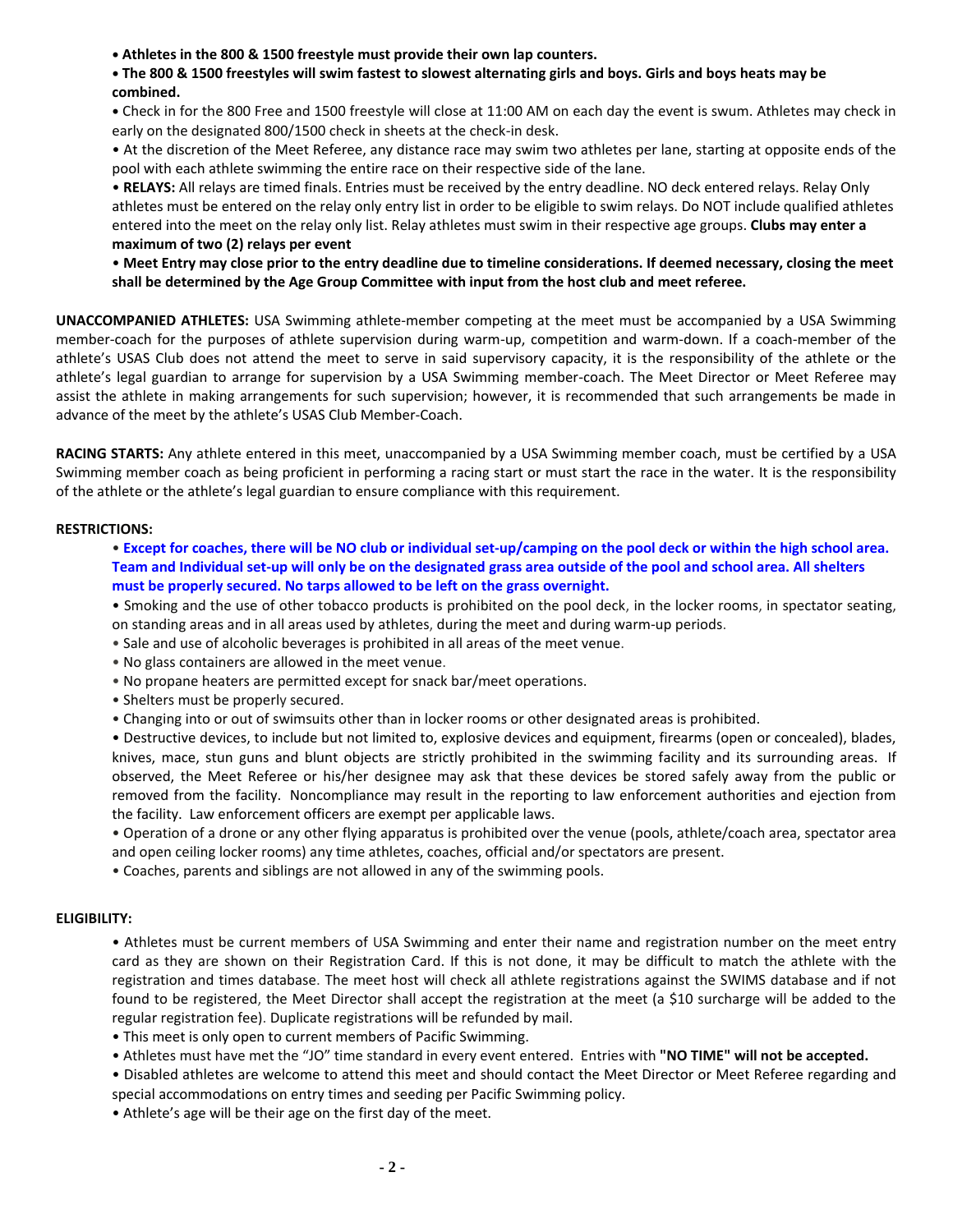**PROOF OF TIME:** Proof of time will be required for this meet per Pacific Swimming Rules and Regulations Section 4.A. All entry times will be verified against the USA Swimming SWIMS database and may be changed in accordance with Pacific Swimming Entry Time Verification Procedures. Entry time must have been achieved after **January 1st, 2016** and prior to the closing date of entries for the meet (**Wednesday, June 28 th, 2017 at 11:59 PM**). If the time cannot be proven prior to the meet, the athlete will not be allowed to check-in for the event until the entry time has been proven. When possible, coaches will be notified of any athletes who have not proven their entry time. No Refunds will be given if the time cannot be proven.

**ENTRY FEES:** \$7.50 per event, \$10.00 participation fee per athlete. \$20.00 per relay team. Note: Relay Only athletes are NOT required to pay the \$10.00 participation fee. All entries fees MUST be included with entry.

**ONLINE ENTRIES:** To enter online go to **<http://ome.swimconnection.com/pc/OAPB20170707>** to receive an immediate entry confirmation. This method requires payment by credit card. Swim Connection, LLC charges a processing fee for this service, equal to \$1 per athlete plus 5% of the total Entry Fees. Please note that the processing fee is a separate fee from the Entry Fees. If you do not wish to pay the processing fee, enter the meet using a mail entry. **Entering online is a convenience, is completely voluntary, and is in no way required or expected of an athlete by Pacific Swimming.** Online entries will be accepted through **Wednesday, June 28 th , 2017. See special rules for entry deadline.**

**MAILED OR HAND DELIVERED ENTRIES**: Individual entries must be on the attached consolidated entry form. Relay entries must be on the attached relay entry form & Relay Only Athlete form. ALL forms must be filled out completely and printed clearly with athlete's best time. Individual entries, Relay entries and Relay Only entries must be postmarked by midnight, **Monday, June 26 th , 2017** or hand delivered by 5:00 p.m. **Wednesday, June 28th, 2017.** No late entries will be accepted. No refunds will be made. Requests for confirmation of receipt of entries should include a self-addressed envelope. **See special rules for entry deadline.**

## **Make check payable to: Orinda Aquatics Mail/Hand Deliver entries to: Renee Owyoung, 6537 Liggett Drive, Oakland, CA 94611**

**SEEDING:** Event seeding will be in the following order: conforming long course meters (LCM), non-conforming short course meters (SCM) and non-conforming short course yards (SCY) per USA Swimming rules 207.11.7B. Preliminary heats will swim fastest to slowest, with the first three (3) heats being circle seeded. **See Special Rules for distance events seeding.**

**CHECK-IN:** The meet will be deck seeded. Athletes must check-in at the Clerk-of-Course. No event shall be closed more than 30 minutes before the scheduled start of the session. Close of check-in for all individual events shall be no more than 60 minutes before the estimated time of the start of the first heat of the event. Athletes who do not check in will not be seeded and will not be allowed to compete in that event. **See Special Rules for distance events check-in.**

#### **SCRATCHES:**

- Pacific Swimming scratch rules will be enforced. A copy shall be posted at the Clerk of the Course.
- Athletes entered in an individual event in a Preliminaries and Finals meet that is Deck Seeded who have checked in for that event, shall compete in the event unless they notify the clerk of the course before seeding for that event has begun that they wish to scratch. Failure to compete in an event shall result in being barred from their next preliminary individual event.

 Any athlete qualifying for finals in an individual event who does not wish to compete shall scratch within 30 minutes after the announcement of qualifiers. During this period, qualifiers may also notify the referee that they may not intend to compete in finals. In this case, they shall declare their final intention within 30 minutes after the announcement of qualifiers following their last individual preliminary event.

 Any athlete qualifying for a final race in an individual event who fails to report to the blocks in said final race prior to calling the alternate shall be barred from the remainder of any final events for that day. Should the athlete have no additional final events for that day they shall be barred from their next preliminary event.

 If the No-Show occurs on the last day that the athlete is entered in an individual final event in the meet, and no other individual event penalty is applicable, the athlete shall be fined \$100.00. The fine will be increased to \$150.00 if after 30 days of receiving the letter of notification the party has not made payment.

**AWARDS:** Custom SPEEDO Junior Olympic medals will be awarded to the top 8 athletes in individual events and the top-3 relay teams in each Relay event. Distinctive plaques for individual high point awards for each age (10 & U, 11, 12, 13, 14) and gender.

#### SCORING:

| <b>Place</b>          | ∍nd l | $2^{rd}$   $\Lambda^{th}$ | 5 <sup>th</sup> | 6 <sup>th</sup> | o <sup>tn</sup> |
|-----------------------|-------|---------------------------|-----------------|-----------------|-----------------|
| Individual Events   9 |       |                           |                 |                 |                 |
|                       |       |                           |                 |                 |                 |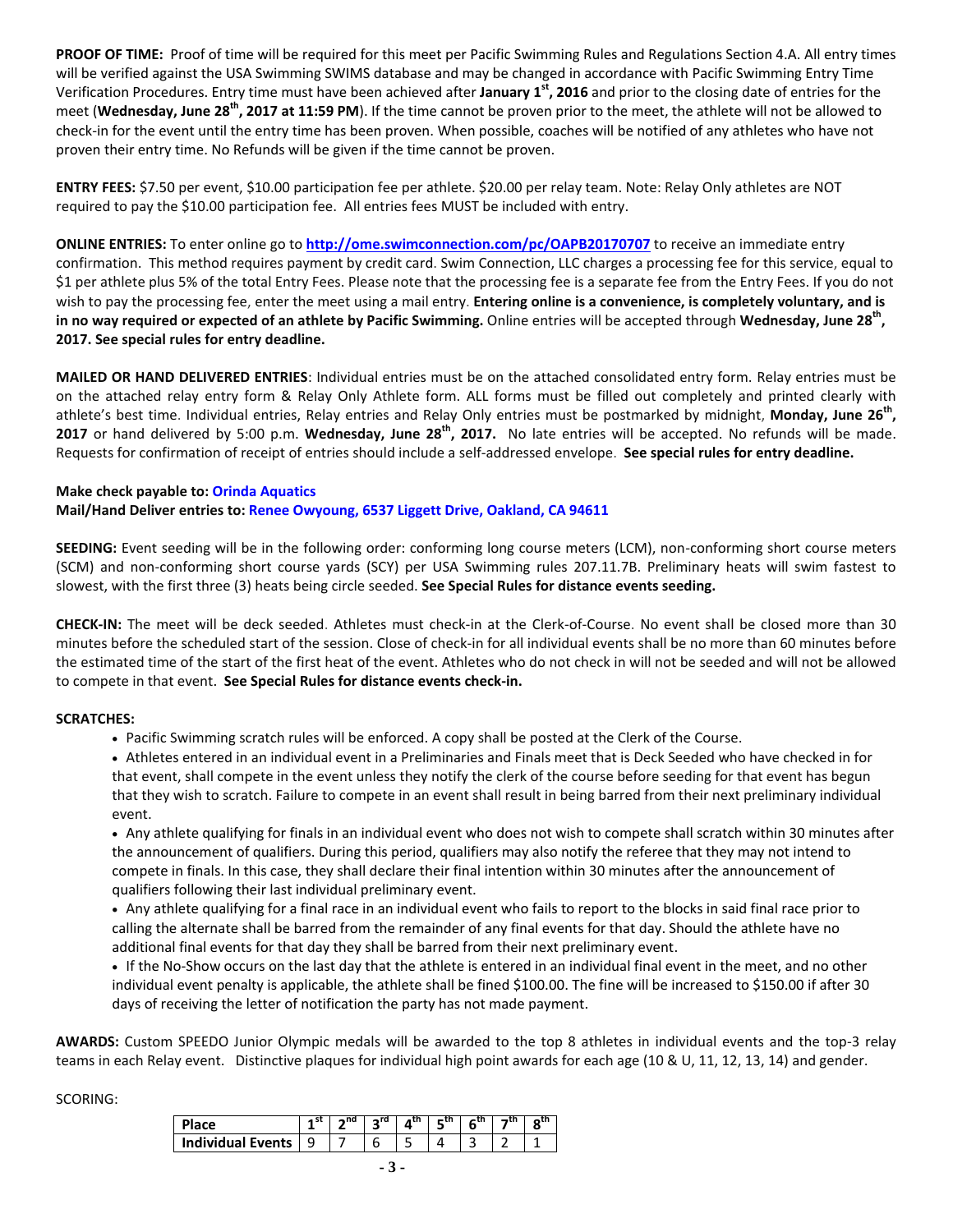**ADMISSION:** Free. A 3-day program will be available for a reasonable cost.

**SNACK BAR & HOSPITALITY:** A snack bar will be available throughout the competition. Coaches and working deck officials will be provided lunch and dinner. Hospitality will serve refreshments to timers.

## **PACIFIC SWIMMING SPEEDO ADAM SZMIDT MEMORIAL LC JUNIOR OLYMPICS**

| Friday, July 7, 2017             |                |                |  |  |  |  |  |
|----------------------------------|----------------|----------------|--|--|--|--|--|
| 10 & under<br>$11 - 12$<br>13-14 |                |                |  |  |  |  |  |
| 200 Free                         | <b>200 Fly</b> | 200 Free       |  |  |  |  |  |
| <b>100 Fly</b>                   | 200 Back       | <b>100 Fly</b> |  |  |  |  |  |
| 50 Back                          | 50 Free        | 100 Back       |  |  |  |  |  |
| 50 Breast                        | 50 Breast      | 400 IM         |  |  |  |  |  |
|                                  | 400 Free       | *800 Free      |  |  |  |  |  |
|                                  |                |                |  |  |  |  |  |
| 200 Free Relay                   | 200 Free Relay | 200 Free Relay |  |  |  |  |  |

#### **MEET EVENT SUMMARY**

| Saturday, July 8, 2017               |                   |                  |  |  |  |  |
|--------------------------------------|-------------------|------------------|--|--|--|--|
| 10 & under<br>$11 - 12$<br>$13 - 14$ |                   |                  |  |  |  |  |
| 100 Free                             | 200 Free          | 200 IM           |  |  |  |  |
| <b>50 Fly</b>                        | $100$ Fly         | 100 Free         |  |  |  |  |
| 100 Back                             | 100 Breast        | 200 Breast       |  |  |  |  |
| <b>400 Free</b>                      | 100 Back          |                  |  |  |  |  |
|                                      | <b>*1500 Free</b> |                  |  |  |  |  |
|                                      | <b>*1500 Free</b> |                  |  |  |  |  |
| 200 Medley Relay                     | 200 Medley Relay  | 200 Medley Relay |  |  |  |  |

| Sunday, July 9, 2017 |                |                |  |  |  |  |
|----------------------|----------------|----------------|--|--|--|--|
| 10 & under           | 13-14          |                |  |  |  |  |
| 200 IM               | 200 IM         | <b>200 Fly</b> |  |  |  |  |
| 100 Breast           | 100 Free       | 100 Breast     |  |  |  |  |
| 50 Free              | 200 Breast     |                |  |  |  |  |
| 50 Fly               |                | 400 Free       |  |  |  |  |
| 50 Back              |                |                |  |  |  |  |
| *800 Free            |                |                |  |  |  |  |
|                      | 400 Free Relay | 400 Free Relay |  |  |  |  |

**\*See Special Rules regarding 800 and 1500 Freestyle events. Relay events will swim at the conclusion of the finals session.**

**Athletes in the 400 IM and 400 Freestyle must provide own timers. Athletes in the 800 & 1500 Freestyle must provide own timers & lap counter**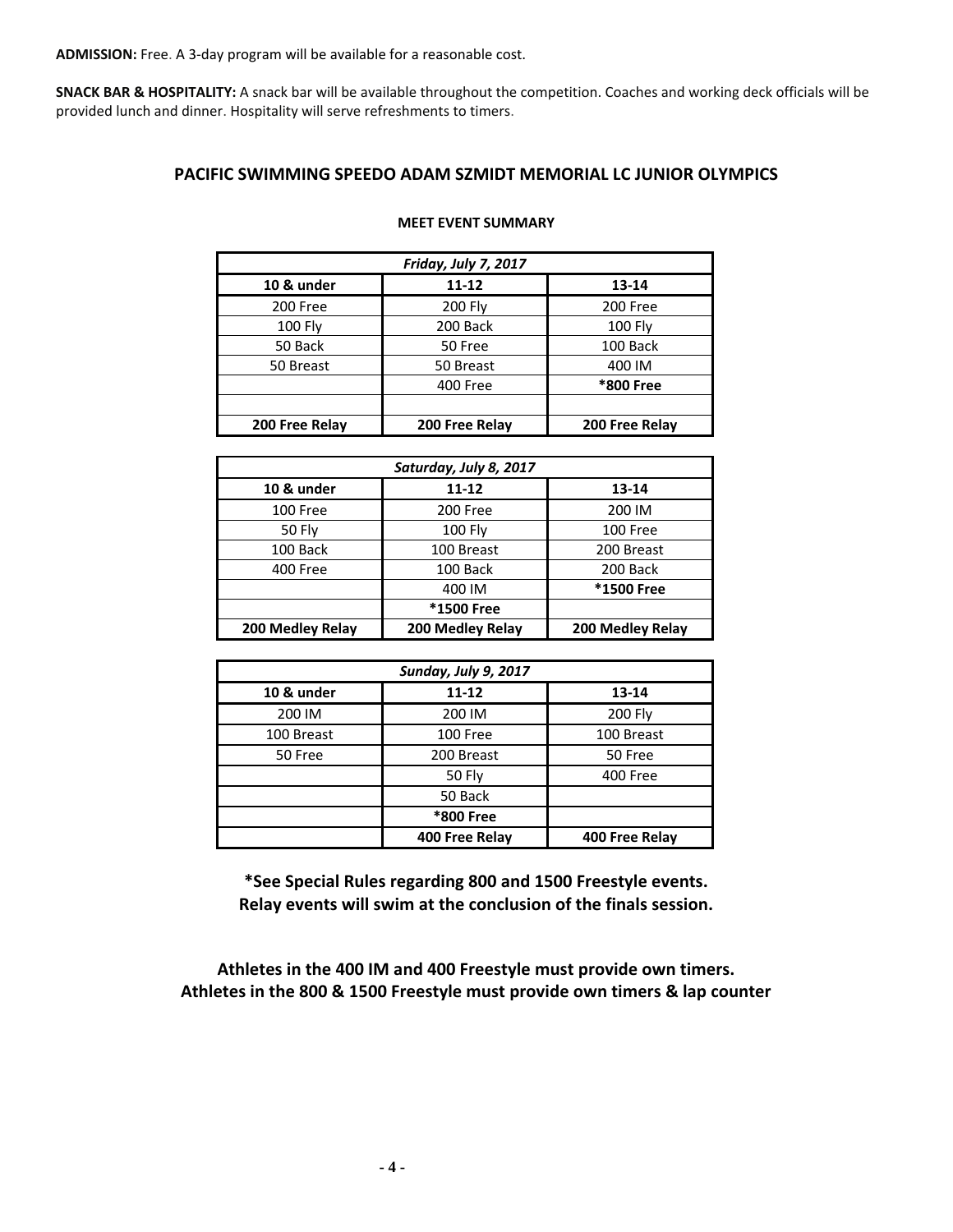| Friday, July 7th |                      |                |  |  |  |  |
|------------------|----------------------|----------------|--|--|--|--|
| Girls<br>Event # | Event                | Boys<br>Event# |  |  |  |  |
| 1                | 13-14 200 Free       | 2              |  |  |  |  |
| 3                | 10&un 200 Free       | 4              |  |  |  |  |
| 5                | 11-12 200 Fly        | 6              |  |  |  |  |
| 7                | 13-14 100 Fly        | 8              |  |  |  |  |
| 9                | 10&un 100 Fly        | 10             |  |  |  |  |
| 11               | 11-12 200 Back       | 12             |  |  |  |  |
| 13               | 10&un 50 Back        | 14             |  |  |  |  |
| 15               | 11-12 50 Free        | 16             |  |  |  |  |
| 17               | 13-14 100 Back       | 18             |  |  |  |  |
| 19               | 10&un 50 Breast      | 20             |  |  |  |  |
| 21               | 11-12 50 Breast      | 22             |  |  |  |  |
| 23               | 13-14 400 IM         | 24             |  |  |  |  |
| 25               | 11-12 400 Free       | 26             |  |  |  |  |
| $201*$           | 13-14 800 Free       | $202*$         |  |  |  |  |
| 27               | 10&un 200 Free Relay | 28             |  |  |  |  |
| 29               | 13-14 200 Free Relay | 30             |  |  |  |  |
| 31               | 11-12 200 Free Relay | 32             |  |  |  |  |

| Friday, July 7th       |                      |                        |                        | Saturday, July 8th     |                        |
|------------------------|----------------------|------------------------|------------------------|------------------------|------------------------|
| <b>Girls</b><br>vent # | Event                | <b>Boys</b><br>Event # | <b>Girls</b><br>Event# | Event                  | <b>Boys</b><br>Event # |
| 1                      | 13-14 200 Free       | $\overline{2}$         | 33                     | 13-14 200 IM           | 34                     |
| 3                      | 10&un 200 Free       | 4                      | 35                     | 11-12 200 Free         | 36                     |
| 5                      | 11-12 200 Fly        | 6                      | 37                     | 10&un 100 Free         | 38                     |
| $\overline{7}$         | 13-14 100 Fly        | 8                      | 39                     | 13-14 100 Free         | 40                     |
| 9                      | 10&un 100 Fly        | 10                     | 41                     | 11-12 100 Fly          | 42                     |
| 11                     | 11-12 200 Back       | 12                     | 43                     | 10&un 50 Fly           | 44                     |
| 13                     | 10&un 50 Back        | 14                     | 45                     | 13-14 200 Breast       | 46                     |
| 15                     | 11-12 50 Free        | 16                     | 47                     | 11-12 100 Breast       | 48                     |
| 17                     | 13-14 100 Back       | 18                     | 49                     | 10&un 100 Back         | 50                     |
| 19                     | 10&un 50 Breast      | 20                     | 51                     | 11-12 100 Back         | 52                     |
| 21                     | 11-12 50 Breast      | 22                     | 53                     | 13-14 200 Back         | 54                     |
| 23                     | 13-14 400 IM         | 24                     | 55                     | 11-12 400 IM           | 56                     |
| 25                     | 11-12 400 Free       | 26                     | 57                     | 10&un 400 Free         | 58                     |
| $201*$                 | 13-14 800 Free       | $202*$                 | $203*$                 | 11&up 1500 Free        | $204*$                 |
| 27                     | 10&un 200 Free Relay | 28                     | 59                     | 10&un 200 Medley Relay | 60                     |
| 29                     | 13-14 200 Free Relay | 30                     | 61                     | 13-14 200 Medley Relay | 62                     |
| 31                     | 11-12 200 Free Relay | 32                     | 63                     | 11-12 Medley Relay     | 64                     |

| Sunday, July 9th |                      |      |  |  |  |  |
|------------------|----------------------|------|--|--|--|--|
| Girls<br>Event#  | Event                |      |  |  |  |  |
| 65               | 11-12 200 IM         | 66   |  |  |  |  |
| 67               | 13-14 200 Fly        | 68   |  |  |  |  |
| 69               | 10&un 200 IM         | 70   |  |  |  |  |
| 71               | 11-12 100 Free       | 72   |  |  |  |  |
| 73               | 13-14 100 Breast     | 74   |  |  |  |  |
| 75               | 10&un 100 Breast     | 76   |  |  |  |  |
| 77               | 11-12 200 Breast     | 78   |  |  |  |  |
| 79               | 13-14 50 Free        | 80   |  |  |  |  |
| 81               | 11-12 50 Fly         | 82   |  |  |  |  |
| 83               | 10&un 50 Free        | 84   |  |  |  |  |
| 85               | 11-12 50 Back        | 86   |  |  |  |  |
| 87               | 13-14 400 Free       | 88   |  |  |  |  |
| $205*$           | 11-12 800 Free       | 206* |  |  |  |  |
| 93               | 11-12 400 Free Relay | 94   |  |  |  |  |
| 95               | 13-14 400 Free Relay | 96   |  |  |  |  |

**\*See Special Rules regarding 800 and 1500 Freestyle events. Relay events will swim at the conclusion of the finals session.**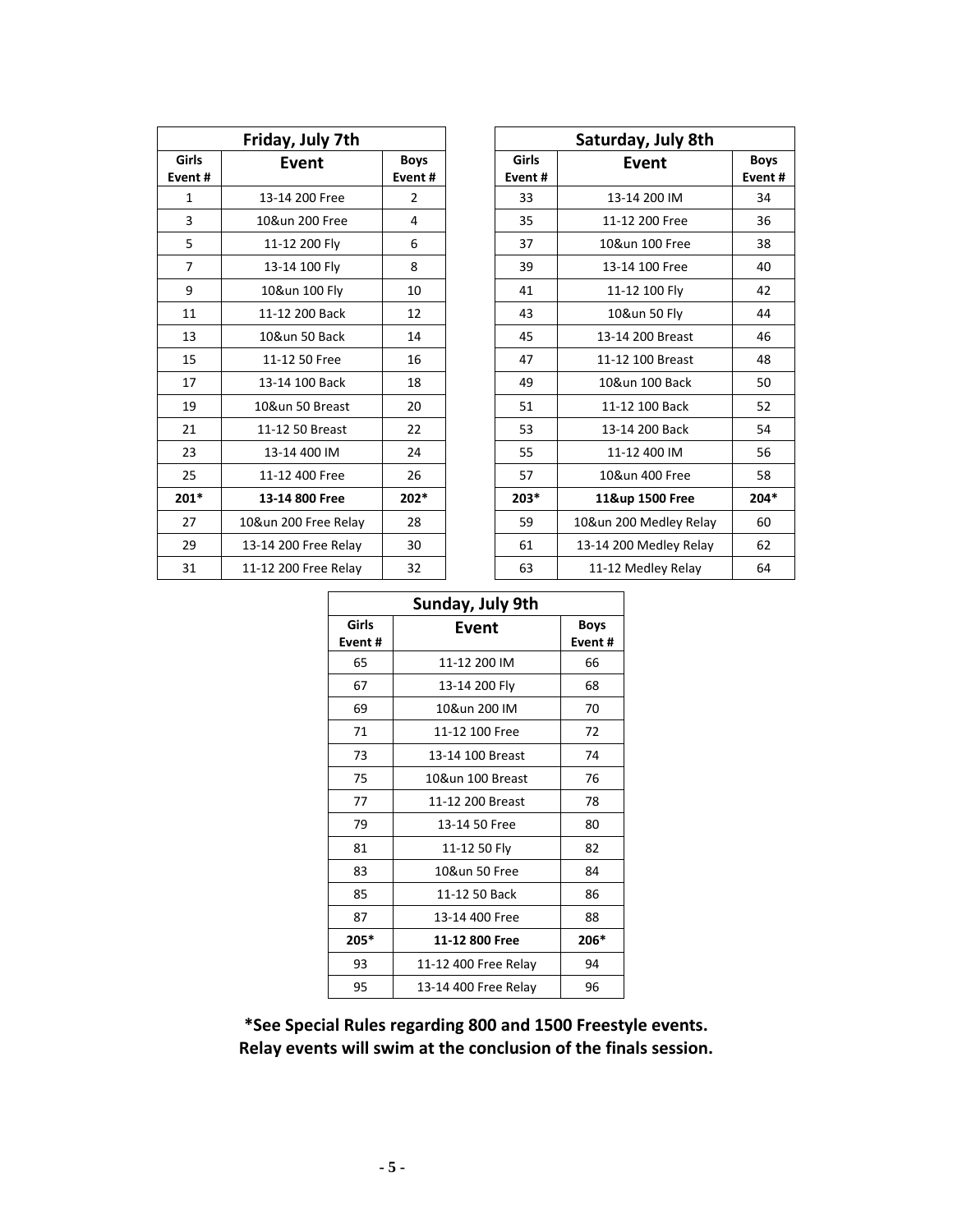# **INDIVIDUAL CONSOLIDATED ENTRY FORM 2017 Pacific Swimming Speedo Adam Szmidt Memorial 14 & Under Long Course Junior Olympics**

**July 7-9, 2017**

# To be accepted, all entry information must be completely filled out

| Last Name               |           |                                |               | <b>First Name</b>                  | MI                                                                                                                                                                                                                                                                                                                                                                                                                                                                                                                                                          |
|-------------------------|-----------|--------------------------------|---------------|------------------------------------|-------------------------------------------------------------------------------------------------------------------------------------------------------------------------------------------------------------------------------------------------------------------------------------------------------------------------------------------------------------------------------------------------------------------------------------------------------------------------------------------------------------------------------------------------------------|
| <b>LSC CODE</b><br>(PC) |           | Club Abbrev.                   | Club Name     |                                    |                                                                                                                                                                                                                                                                                                                                                                                                                                                                                                                                                             |
| Age                     | Age Group | Gender<br>M<br>F               | Date of Birth |                                    | <b>USA Swimming Registration Number</b>                                                                                                                                                                                                                                                                                                                                                                                                                                                                                                                     |
| Event#                  |           | Distance/Stroke                |               | <b>Entry Time</b><br>LCM, SCY, SCM | *PROOF OF TIME: Proof of time is<br>required per Pacific Swimming rule<br>Section 4.C.2.                                                                                                                                                                                                                                                                                                                                                                                                                                                                    |
|                         |           |                                |               |                                    | Athletes must have met the listed<br>Junior Olympic - Pacific<br>Swimming time standard in any<br>course for each event entered.<br>All entry times will be verified<br>against the USA Swimming<br>SWIMS database. If the time<br>cannot be proven prior to the<br>meet, the athlete will not be<br>allowed to check-in for the event<br>until the entry time has been<br>proven.<br><b>MARK ALL ENTRY TIMES WITH LCM</b><br>(long course meters), SCY (short<br>course yards), OR SCM (short course<br>meters) TO THE RIGHT OF YOUR<br><b>ENTRY TIME.</b> |
|                         |           | <b>Contact Phone Number:</b>   |               | Total Entries x \$7.50             | \$                                                                                                                                                                                                                                                                                                                                                                                                                                                                                                                                                          |
| <b>Contact Email:</b>   |           | Participation Fee:             | \$10          |                                    |                                                                                                                                                                                                                                                                                                                                                                                                                                                                                                                                                             |
| Athlete's Coach         |           | \$<br><b>Total Amount Due:</b> |               |                                    |                                                                                                                                                                                                                                                                                                                                                                                                                                                                                                                                                             |

**MAIL ENTRIES TO: OAPB Meet Entries 6537 Liggett Drive Oakland, CA 94611 Entry questions: [r.owyoung@att.net](mailto:r.owyoung@att.net)**

> Mail deadline postmarked: **Monday, June 26th 2017, Midnight**  Hand delivered/overnight mail: **Wednesday, June 28 th, 2017 5:00 pm** Online entry: **Wednesday, June 28 th, 2017 at 11:59pm LATE ENTRIES WILL NOT BE ACCEPTED**

| <b>Events</b>  | <b>Total Due</b>     |
|----------------|----------------------|
| <b>Entered</b> | \$10.00 Fee Included |
| 1              | \$17.50              |
| 2              | \$25.00              |
| 3              | \$32.50              |
| 4              | \$40.00              |
| 5              | \$47.50              |
| 6              | \$55.00              |
| 7              | \$62.50              |
| 8              | \$70.00              |
| ٩              | \$77.50              |
| 10             | \$85.00              |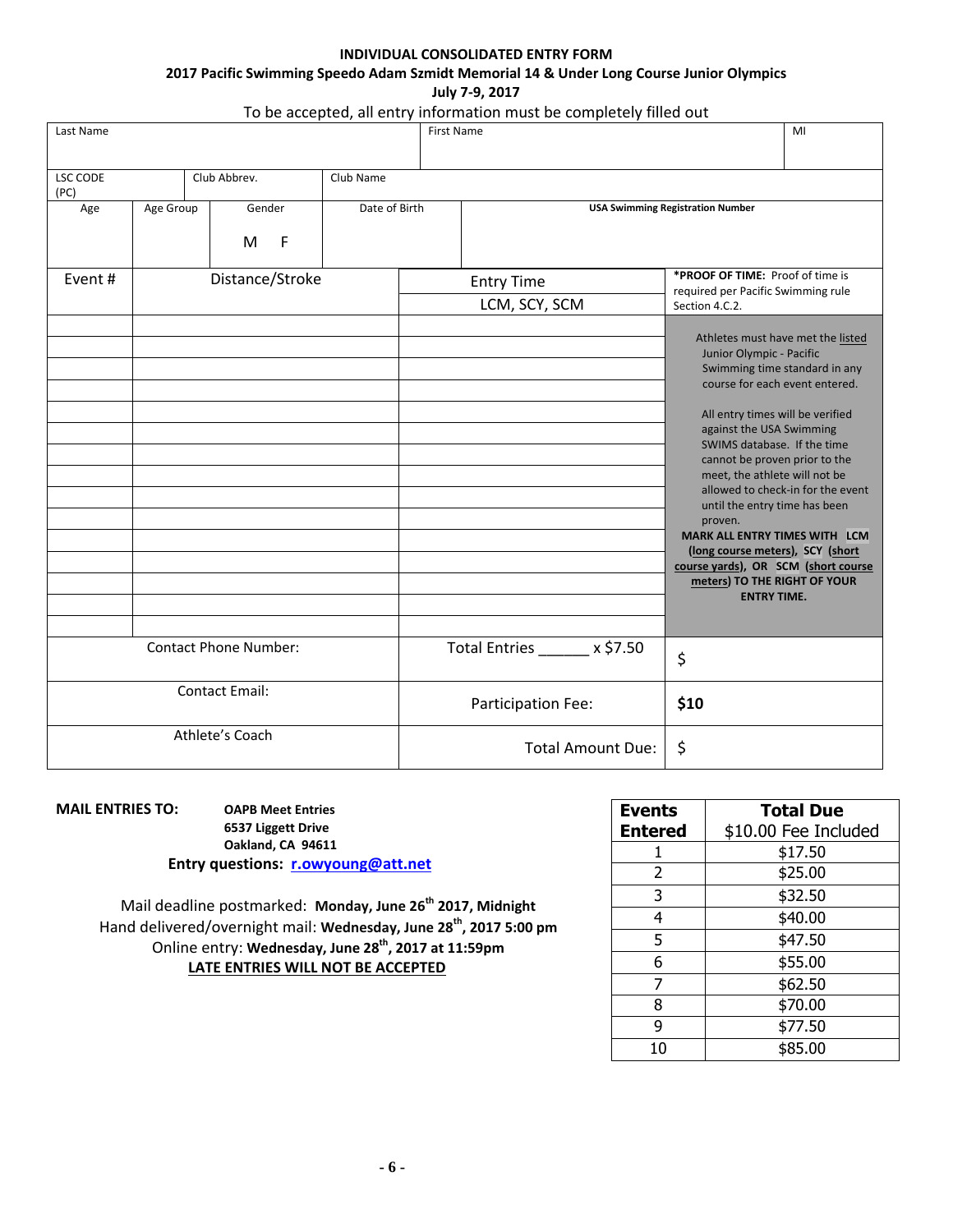# **Relay Only Athletes Pre-Entry Form\***

#### **2016 Pacific Swimming Speedo Adam Szmidt Memorial LC Junior Olympics**

| <i>*</i> To be submitted by Club<br><b>Club Contact</b> |     |                  |
|---------------------------------------------------------|-----|------------------|
| <b>Club Name</b>                                        | LSC | <b>Club Abbr</b> |
|                                                         |     |                  |
|                                                         |     |                  |

| Age | Name (Last, First, MI) | Gender                                   |  | <b>USA-S Swimming Registration Number*</b> |
|-----|------------------------|------------------------------------------|--|--------------------------------------------|
|     |                        |                                          |  | (required on this form)                    |
|     |                        | $\mathsf F$<br>$\boldsymbol{\mathsf{M}}$ |  |                                            |
|     |                        | $\mathsf F$<br>$\boldsymbol{\mathsf{M}}$ |  |                                            |
|     |                        | $\mathsf F$<br>$\boldsymbol{\mathsf{M}}$ |  |                                            |
|     |                        | $\mathsf F$<br>M                         |  |                                            |
|     |                        | $\mathsf F$<br>$\boldsymbol{\mathsf{M}}$ |  |                                            |
|     |                        | $\mathsf F$<br>M                         |  |                                            |
|     |                        | $\mathsf F$<br>$\boldsymbol{\mathsf{M}}$ |  |                                            |
|     |                        | $\mathsf F$<br>$\boldsymbol{\mathsf{M}}$ |  |                                            |
|     |                        | $\mathsf F$<br>$\boldsymbol{\mathsf{M}}$ |  |                                            |
|     |                        | $\mathsf F$<br>$\boldsymbol{\mathsf{M}}$ |  |                                            |
|     |                        | $\mathsf F$<br>$\boldsymbol{\mathsf{M}}$ |  |                                            |
|     |                        | $\mathsf F$<br>$\boldsymbol{\mathsf{M}}$ |  |                                            |
|     |                        | $\mathsf F$<br>M                         |  |                                            |
|     |                        | $\mathsf F$<br>$\boldsymbol{\mathsf{M}}$ |  |                                            |
|     |                        | $\mathsf F$<br>M                         |  |                                            |
|     |                        | $\mathsf F$<br>$\boldsymbol{\mathsf{M}}$ |  |                                            |
|     |                        | $\mathsf F$<br>$\boldsymbol{\mathsf{M}}$ |  |                                            |
|     |                        | $\mathsf F$<br>$\boldsymbol{\mathsf{M}}$ |  |                                            |
|     |                        | $\mathsf F$<br>$\boldsymbol{\mathsf{M}}$ |  |                                            |
|     |                        | $\mathsf F$<br>$\boldsymbol{\mathsf{M}}$ |  |                                            |
|     |                        | $\mathsf F$<br>$\boldsymbol{\mathsf{M}}$ |  |                                            |
|     |                        | $\mathsf F$<br>$\boldsymbol{\mathsf{M}}$ |  |                                            |
|     |                        | $\mathsf F$<br>M                         |  |                                            |
|     |                        | M<br>F                                   |  |                                            |
|     |                        | F<br>M                                   |  |                                            |
|     |                        | F<br>M                                   |  |                                            |
|     |                        | F<br>M                                   |  |                                            |
|     |                        | F<br>M                                   |  |                                            |
|     |                        | F<br>M                                   |  |                                            |
|     |                        | $\mathsf F$<br>M                         |  |                                            |